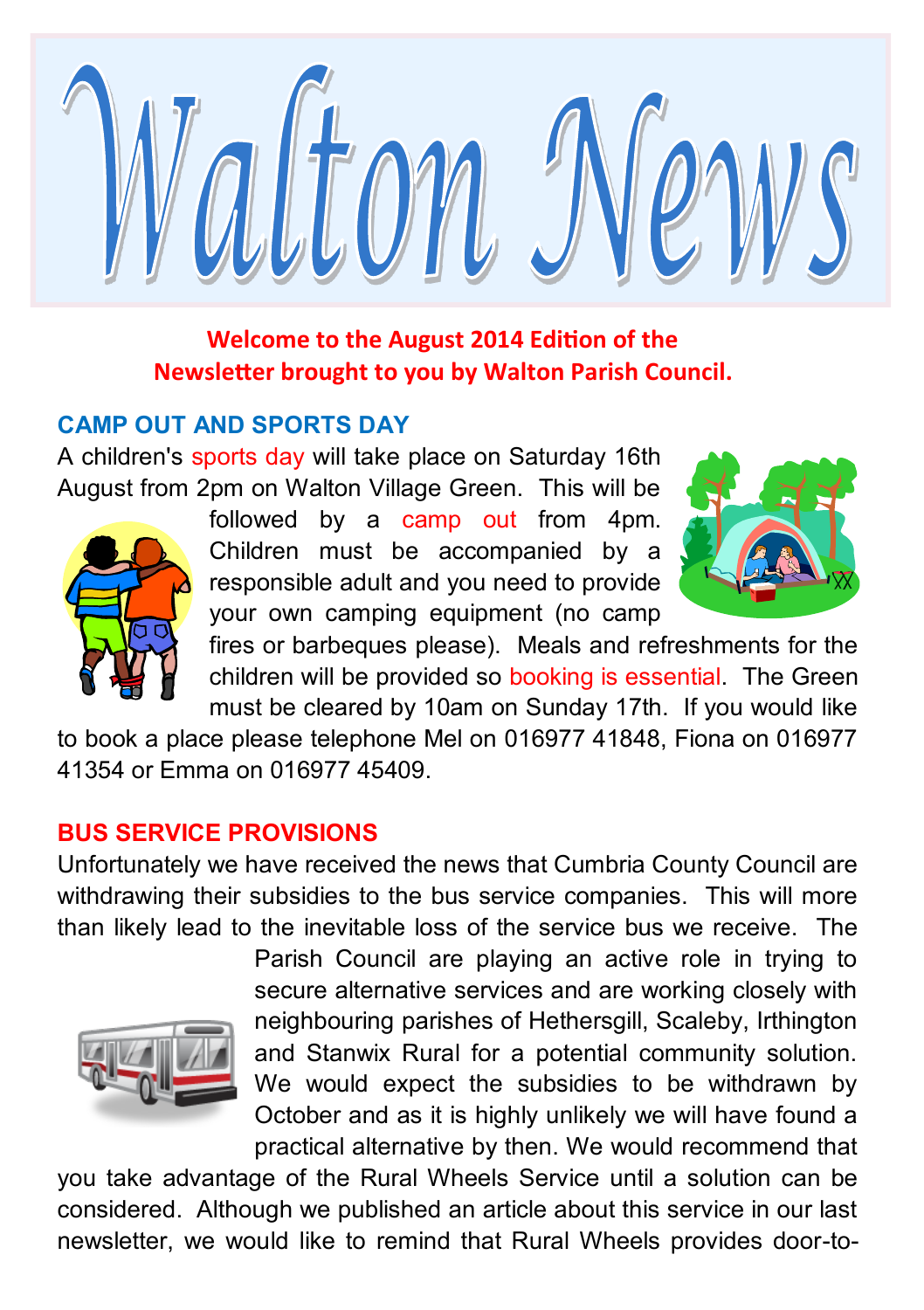door transport for people who do not have, or are unable to access scheduled transport. The service can be used for a variety of purposes including:

- Making connections with buses or trains
- Doctor, Dentist or Optician appointments
- Visiting friends or family in hospital
- **Shopping**
- Visiting friends or family

It does not duplicate other County Council transport provision and therefore cannot be used for transport to day care, school, nursery or college and cannot be used for hospital appointments/treatment if Patient Transport is available. If you need transport to get you to your hospital appointment please check your eligibility for Patient Transport by contacting the Patient Transport Service run by North West Ambulance on 0800 032 3240.

Rural Wheels uses a 'Smartcard' to pay for travel and a central booking system to plan journeys. Passengers need to apply for the Smartcard before they are able to travel. The value of the Smartcard can be topped up with the transport provider or alternatively at local post offices (including Brampton Post Office), libraries and mobile libraries. It can be topped up by £5, £10 or £20 per time. Transport requests must be booked by telephone before noon the day before travelling and passengers may be asked to be flexible about their travel time and also to share transport which will be at a reduced fare.

Further information on the service can be obtained by telephoning 0845 602 3786 or by emailing integrated.transport@cumbria.gov.uk

## **GRASS CUTTING**

The Parish Council are aware of recent issues with the condition of the grass on the Village Green. We have been working with the grass



cutting contractors to resolve the problem and we hope to ensure that (weather permitting) the situation is not allowed to recur. The grass cutting contract is due to go to tender during 2014 and this will be discussed at our September meeting.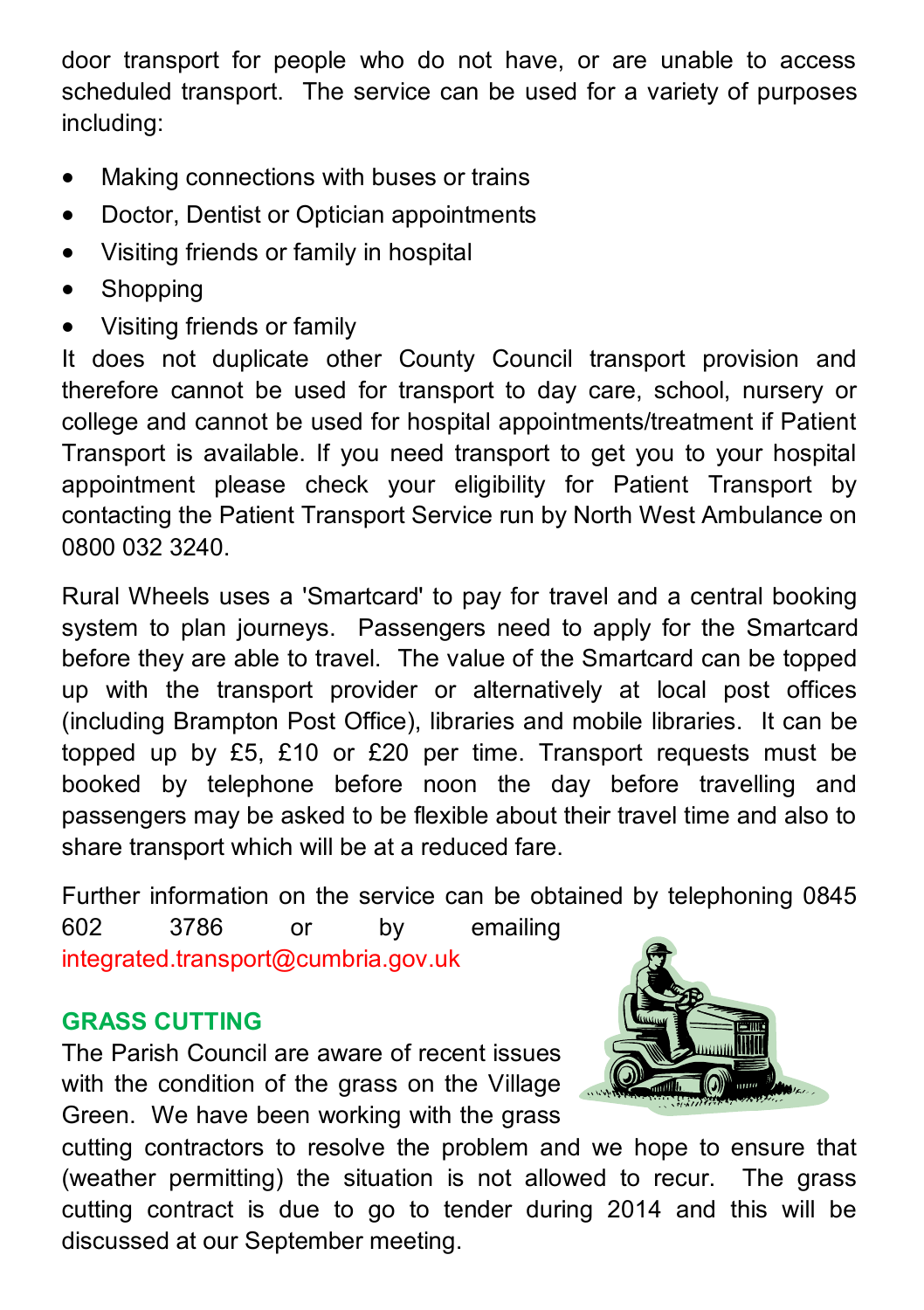### **CHILDREN'S PLAY SCHEME**

We would like to remind you that we will be holding some children's activity days in the village hall We Spartant Physical Activity All



have arranged dates of Thursday 7th August, Thursday 14th August and Thursday 21st August between 10am and 3pm. The scheme will be delivered by the Cumbrian Sports and Physical Activities Foundation using fully trained play workers. The days are open to all children aged between 5 and 12 years old and will cost £5 per day. You will need to send your child with a packed lunch and drink. All bookings for the days are to be made directly with the Cumbrian Sports Foundation by telephoning 01228 591241 or by emailing sheepmount@carlisleleisure.com. The days have been funded by the Walton Parish Play Area Group and the Cumbria County Council Community Grants.

#### **SPEEDING**

You may recall that we were hoping that we would soon have the use of a Speed Indication Device in the village. Unfortunately there is no update to this as there have been problems with many of the machines and they are currently being repaired. We are however on a waiting list and we will hopefully get one as soon as possible. The Police are also willing to train up a team of four volunteers to operate a hand held radar gun. If you are willing to volunteer for this please get in touch— we have one volunteer so another three would make this scheme possible.

#### **TREES**

A climbing risk assessment was carried out in April and we have just had the findings back from the tree surgeons indicating that we have a number of trees on the Village Green that require some work (in some cases some extensive work) to make them safe in the long term. We have put the necessary works out to tender to various tree surgeons and we will receive quotations to be considered at our September meeting.

#### **ANNUAL PARISH MEETING**

A healthy number of parishioners attended a very short annual parish meeting in May. Issues raised included a request for the provision of cattle grids on Walton Moss and also a request for some signage warning of the sharp bends on the road towards Solmain. Both of these issues were passed onto Cumbria Highways for their consideration and we are very happy to report that some signage will be installed at Solmain in the near future.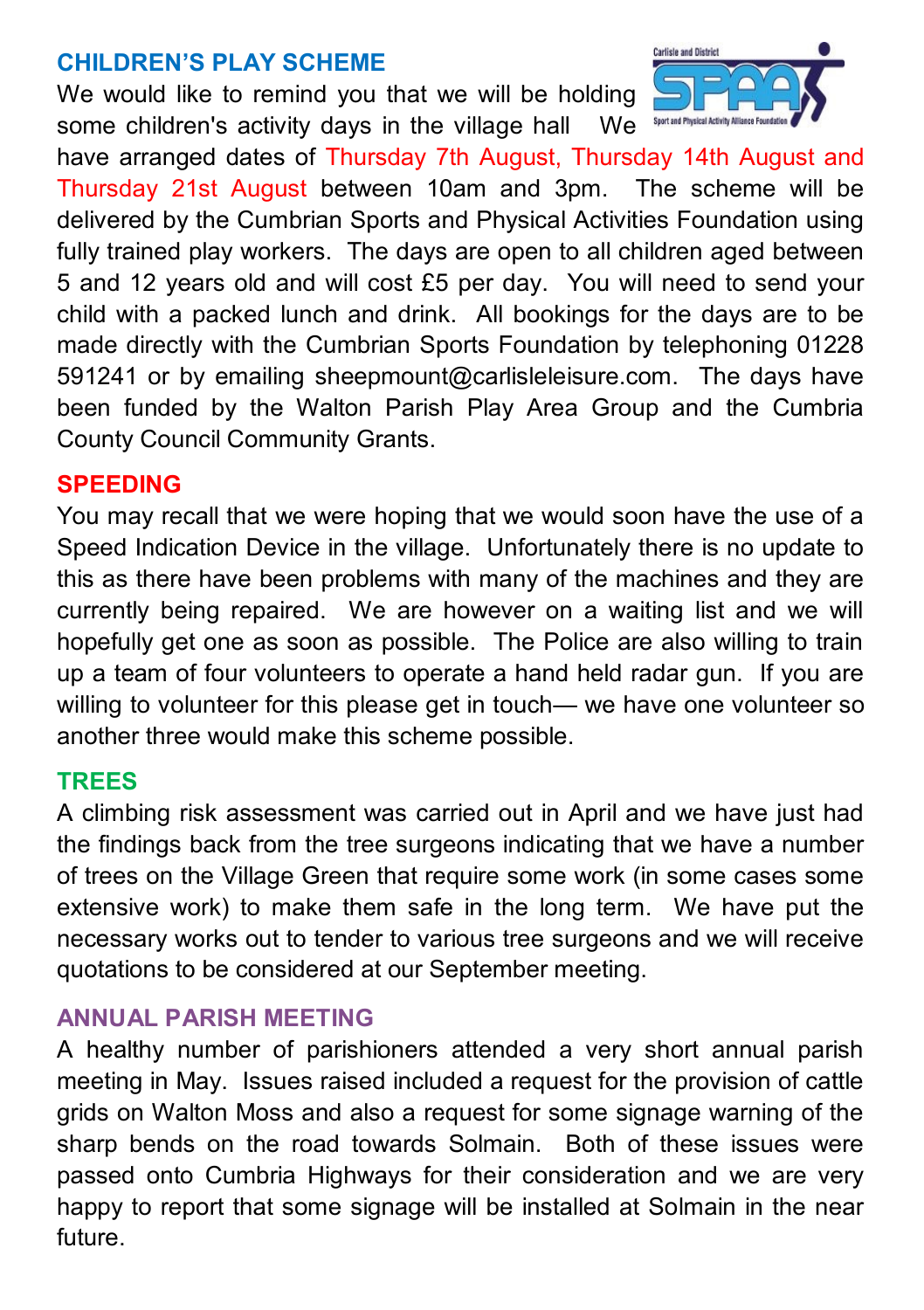#### **BROADBAND**

Good news - the new green cabinet is due to follow those in Brampton and go live any day now. Councillor Brocklebank will try and obtain some more information so keep your eyes and ears peeled for updates. The Connecting Cumbria website also contains up-to-date info.



## **OIL BUYING CO-OPERATIVE**

Unfortunately not enough households were interested in joining the oil buying cooperative. For those houses that did respond we will keep your details on file in case there is any renewed interest in the future.

### **PUBLIC PARTICIPATION AT MEETINGS**

Members of the public are more than welcome to attend all of our Parish Council meetings and we have a standing agenda item to allow you to voice your opinion on agenda items. This is always at the start of the meeting after the authorisation of the minutes and declarations of interest by councillors. Unfortunately you legally do not have the right to speak during the rest of the meeting as this is reserved for elected Council members therefore please do ensure that you take the opportunity to speak when invited to.

### **FACEBOOK**

Did you know that we have a very active page on Facebook? Although social media may not be to everyone's taste, it is a very useful and quick method for the Parish Council to relay information to parishioners and those from nearby areas on a whole host of topics and you are free to share local events and news through it. There is also the facility to message the Parish Council using it which is handy if you are a frequent user. Please do "like" the facebook page by searching for "Walton Parish". Also, if you have any suggestions as to ways in which we can improve our communication methods please do let us know.

### **NEWSLETTER AND WEBSITE**

Our next edition will be due out the last week in November. Would you like to contribute any articles? This may be a favourite recipe, a local story, a nice photograph—anything you may wish to share with your fellow parishioners. We can't guarantee to publish everything we receive as we are limited with space but we would be happy to include relevant articles of community interest where possible. If you do have anything please email it to clerk@waltonparish.co.uk or post to Hill House, Walton, Brampton, CA8 2DY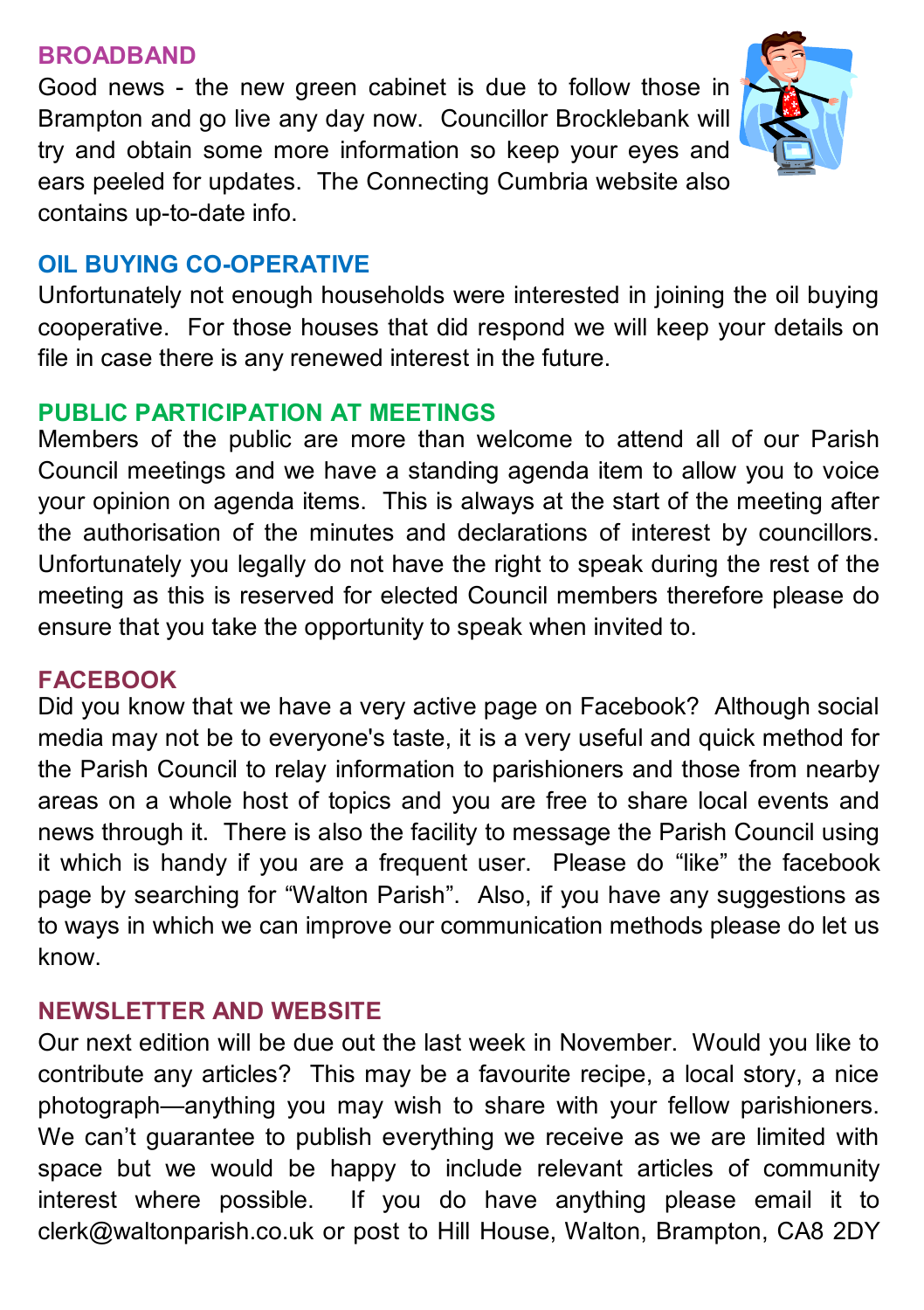before 14th November.

We would still like to see many more households receive an electronic version of this newsletter in the future. If you are willing to receive the email version please email clerk@waltonparish.co.uk with your home address and we will ensure you are added to our mailing list.

#### **LAND TRANSFER**

The transfer of the two pockets of land from Cumbria County Council is almost complete. Work is still be being undertaken to confirm the legal arrangements but we are hopeful this will be completed within the next few weeks.

#### **PARISH COUNCIL MEETINGS**

The dates for our Parish Council meetings in 2014 are set to take place as follows:

## **Monday 8 September 2014 Monday 10 November 2014**

Please do bear in mind that we sometimes need to change the date due to unforeseen circumstances but we always post the official notice of the meeting date on the noticeboard and website three clear working days in advance (the Tuesday before the Monday meeting). Additional meetings are also called when necessary for urgent business, such as planning applications.

### **RECYCLING BINS**

Please note that we have been having problems with people attempting to recycle plastic and other waste that cannot be recycled. These include items

such as plastic bags and plant pots. New signage has been placed on the bins to remind you of what can and cannot be left and we would appreciate your co-operation in ensuring that only the correct materials are placed in the bins. The Parish Council are currently conducting a review of the recycling facilities—if you would like to make a comment please get in touch with Councillor Tom Brocklebank.



#### **EMAILS TO THE CLERK**

The Clerk would like to reiterate that if she does not respond to an email within three working days then the chances are she has not received it.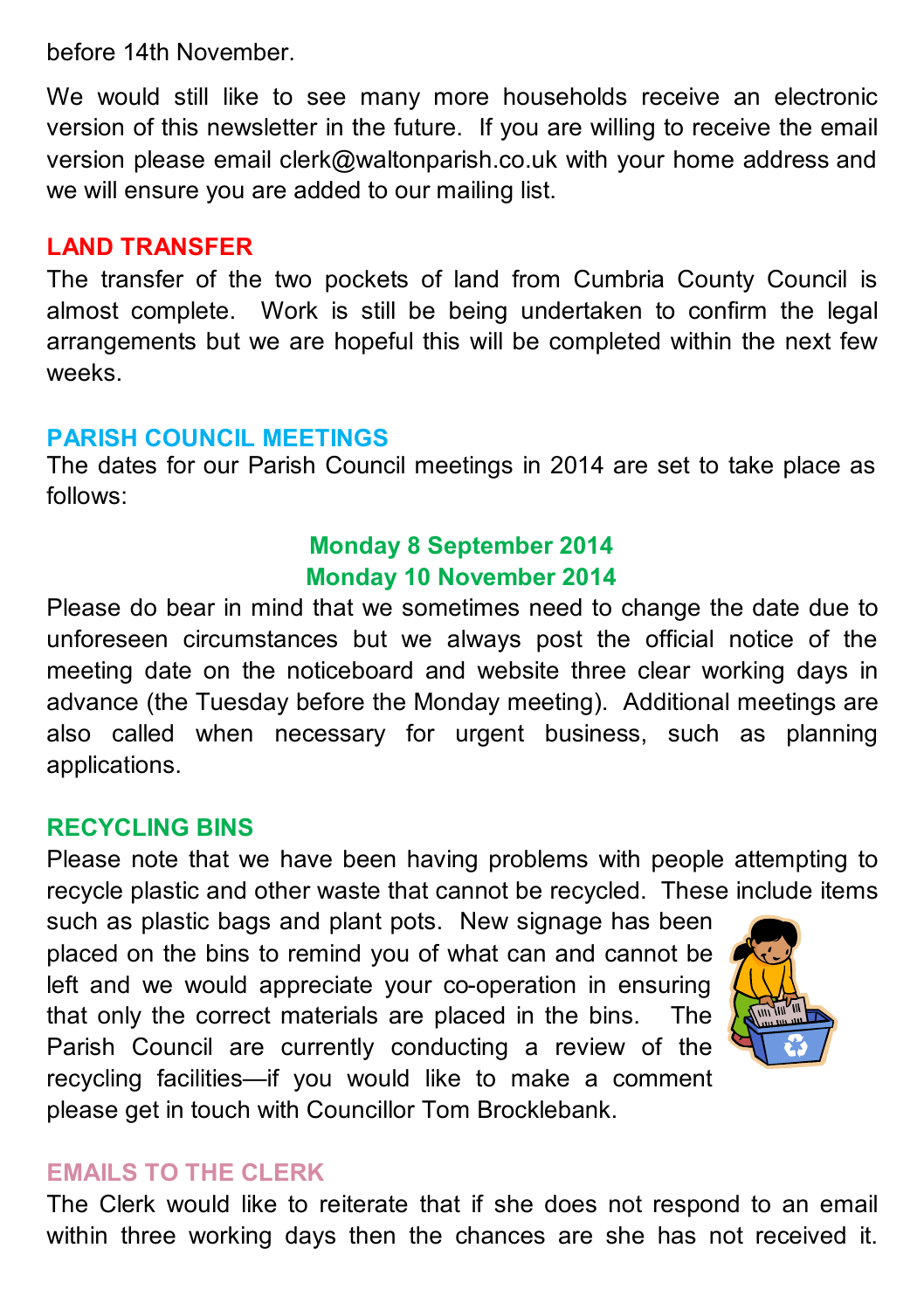There has been a couple of recent examples of emails not coming through and we would like to take this opportunity to apologise for any inconvenience this has caused. If the Clerk does not respond to any correspondence please don't forget that your councilors can all be contacted using the details on the back page.

# **TELEPHONE SAFETY**

An increasing number of scams are being conducted over the telephone. Some useful advice includes:

- Never reply to unsolicited text messages, even to try and stop them. Just delete them
- Never agree to anything over the phone. Don't be shy of just hanging up on telephone cold callers.
- Never give any personal information over the phone unless you made the call and are certain of who you are speaking to
- Use a password, passcode or pattern code to lock your phone
- Don't store password reminders on your phone
- Don't open suspicious or unsolicited messages

Sign up to the Telephone Preference Service [\(www.tpsonline.org.uk](http://www.tpsonline.org.uk) or 0845 070 0707) and the Mail Preference Service ([www.mpsonline.org.uk\)](http://www.mpsonline.org.uk) to minimise unsolicited calls and mail. You can register your mobile with: [www.immobilise.com](http://www.immobilise.com) using your IMEI number (a 15 to 17 digit code usually behind the battery or key in \*#06#)

### **If you have a smartphone**:

- Install anti-virus software specifically designed for mobile phones. Ask for advice at the store where you bought your phone
- Avoid opening links or downloading games and apps unless you are certain of their source
- Clear you browser history especially if using online banking

Remember, if you have a smartphone take the same precautions as you would when accessing the internet over any other device

### **Be careful with your location settings.**

If you use your phone to update social media or to upload photos, location data could be uploaded to the internet without you realising it. Burglars could use this information to find out where you live and even when you are likely to be out of the house. If you are unsure, ask a member of staff at the store where you bought your phone to show you the location settings.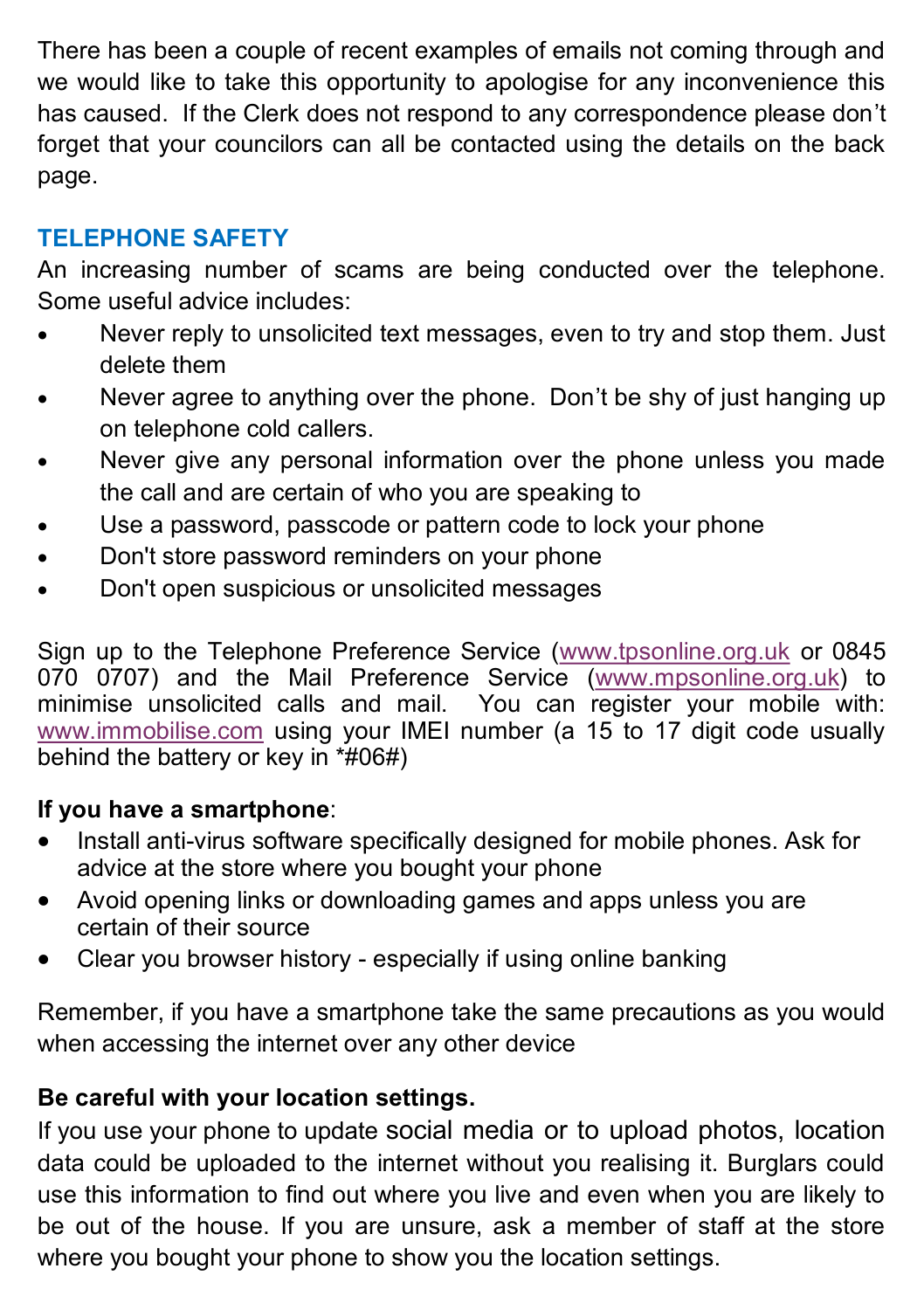**Get Safe Online** is a not-for-profit organisation that provides advice and support on protecting yourself online. They have an easy-to-navigate and really useful website at [www.getsafeonline.org.](http://www.getsafeonline.org/)

### **BRAMPTON BUSINESS HUB— OFFICE FACILITIES ON YOUR DOORSTEP**

Cumbria is one of five regions to benefit from a national project to provide a Rural Growth Network to assist areas like Cumbria to overcome economic barriers to sustained growth. The Brampton Hub is part of this ground breaking project to support local businesses. The Hub provides a central point for support, advice, access to technology, conference facilities and meeting rooms. If you are a business owner or manager looking to grow your business or are looking to start your own business, Brampton Business Hub can support you in achieving your goals.

They offer a suite of dedicated PC's with access to fast broadband, conference and meeting room facilities for up to 30 people, smart board and video conferencing technology, training and access to people across Cumbria who can help answer your business questions. Much of this is offered free of charge.

So if you need a letter typed or need to do some research or need a place to have a meeting or would just simply like to network with other businesses in the area then the Brampton Business Hub offers you a one stop shop to all of this. Please call in or email the Hub Manager if you need further information or help email: [fionajo@bramptoncommunitycentre.org.uk](mailto:fionajo@bramptoncommunitycentre.org.uk) or telephone: 016977 45023.

### **VOTING RIGHTS**

The way to register to vote changed in June 2014. The new system is called 'Individual Electoral Registration'. The new system means:

- You can register online at www.gov.uk/register-to-vote
- Everyone has become responsible for registering themselves. Under the old system the 'head of every household' could register everyone who lived at their address
- You need to provide a few more details to register including your National Insurance number and date of birth. This is to make the electoral register more secure.

Look out for your letter between August and September. Most people who are already registered to vote will be registered automatically under the new system and won't need to do anything. Your letter will tell you whether you are on the register or whether you need to take action. It will tell you what to do.